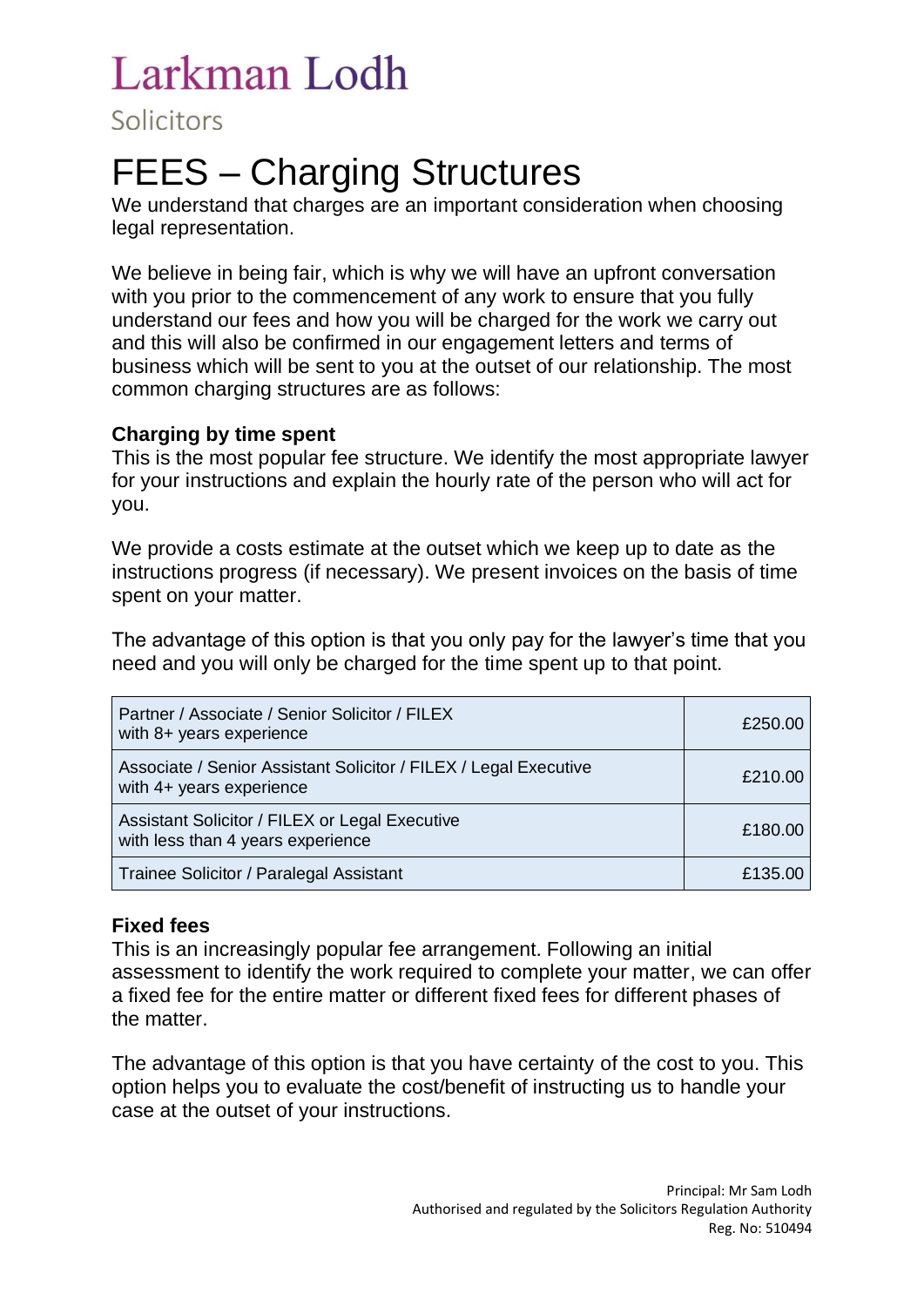#### **No win, no fee legal services**

Many clients are interested in the offer of no win, no fee legal services. We offer a no win, no fee funding service for what are called "contentious matters". These include personal injury cases and professional negligence.

In addition, as legal aid is not available for most civil litigation cases, no win, no fee funding may be attractive for people who are unable to fund their own case.

No win, no fee is available to individuals only, not businesses. In addition, the claim must fall within the jurisdiction of the courts of England and Wales for us to be able to accept the case.

There is no means testing, meaning that our no win, no fee service is available to everyone subject to the firm's approval.

Before making a decision on whether to take your case, we will also do a risk assessment.

Please note, that no win, no fee is not always the most suitable type of funding and we will take the time to discuss with you and agree which method of funding would be best for you. For example, if you as our client you already have a funding option, such as a legal expenses insurance policy in place, it may be more prudent for you to claim under this insurance policy than to enter into a no win no fee arrangement.

### **FEES BY AREA OF LAW**

Our qualified lawyers are experts in their field and are genuinely committed to excellence in every aspect of their work, providing clients with a timely, cost effective and highly personalised solution.

#### **Immigration & Nationality Law**

With constant changes to UK immigration law, you need professionals on your side who can guide you through the application process to give you the best chance of a favourable outcome.

We have set out below the range of fees charged for the majority of straightforward applications, however, as we provide a bespoke and personalised service, the exact fee we will charge depends on the individual circumstances of your case

e.g.

• The amount of supporting evidence that we need to consider;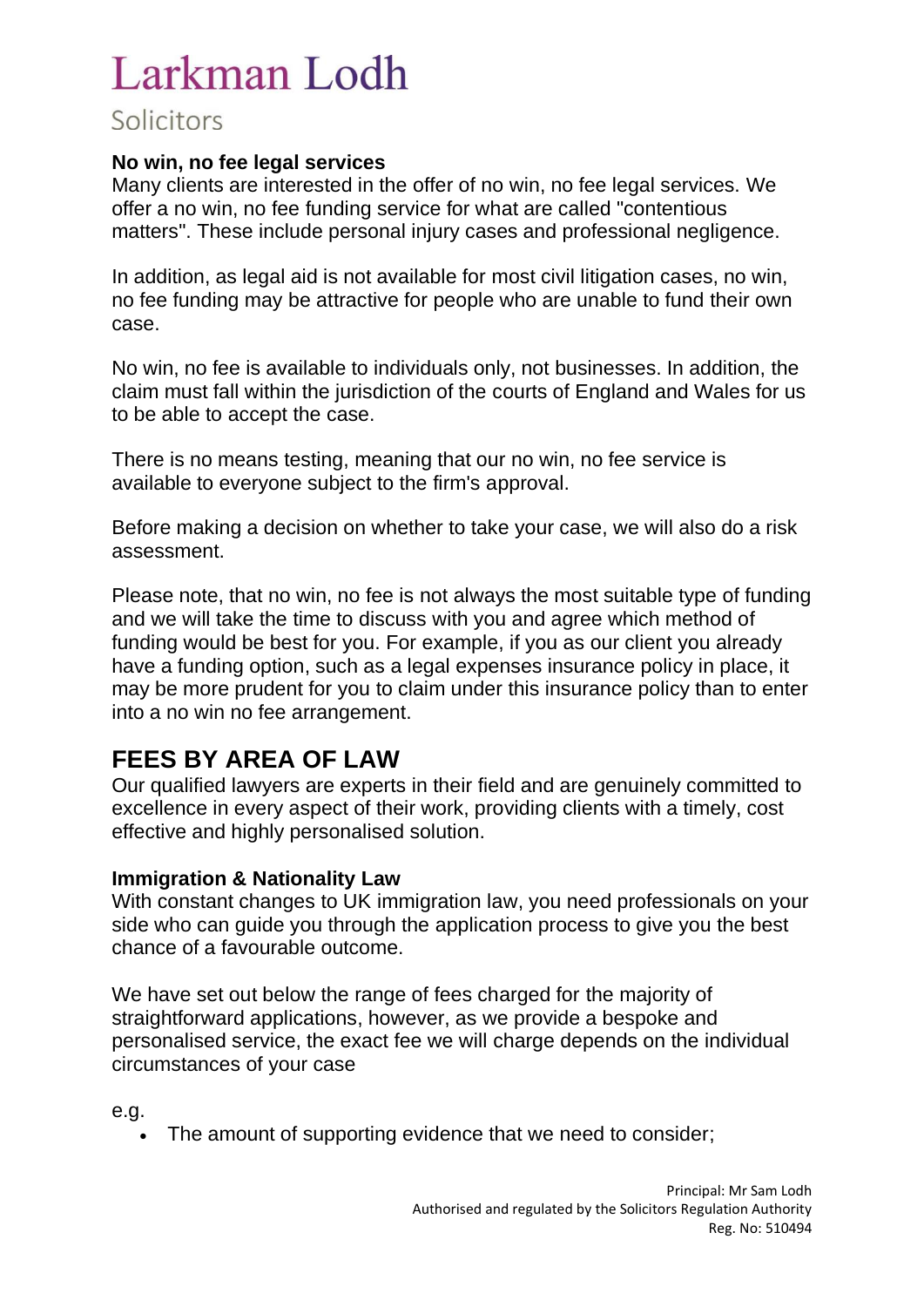## Solicitors

- The complexity of the case, including any adverse immigration history, criminal charges or convictions, and any non-compliance with immigration rules:
- Whether you are applying with other dependants.

If you are able to provide sufficient evidence at the outset and clearly meet the applicable Immigration Rules, the cost is likely to be at the lower end of these ranges:

- Applying for a visa to join family in the UK £1,250 to £1,750
- Proof of residence documents for EU citizens £750 to £1,000
- Turkish ECAA Applications £1,000 to £1,500
- Work-based immigration categories £2,500 to £3,000
- Applying for Indefinite Leave to Remain £1,000 to £1,500
- Applying to become British (Naturalisation or Registration) £1,000 to £1,500
- Appeals to the First-tier Tribunal challenging decisions on human rights grounds - £5,000 to £10,000

All figures exclude VAT (currently at 20%) charged to those who are resident in the EU.

The costs quoted here do not include:

- Any Home Office fees for making the application. You will pay these to the Home Office directly as part of the application process.
- Where the Home Office refuses your application, any fees for advice and assistance in relation to any appeal, Administrative Review, or Judicial Review.

Disbursements (not included in costs set out above) Disbursements are costs related to your matter that are payable to third parties, such as visa fees.

- Counsel's fees (for a barrister) In the event it is necessary to instruct a barrister in your matter, we will discuss this with you and advise of the applicable costs in advance. Generally, barristers charge an hourly rate of between £300 to £600 per hour (plus VAT) depending on experience.
- Independent expert reports (e.g. medical experts) These are not required in many cases: we will let you know as soon as possible if we consider an expert report is necessary.
- Home Office Interviews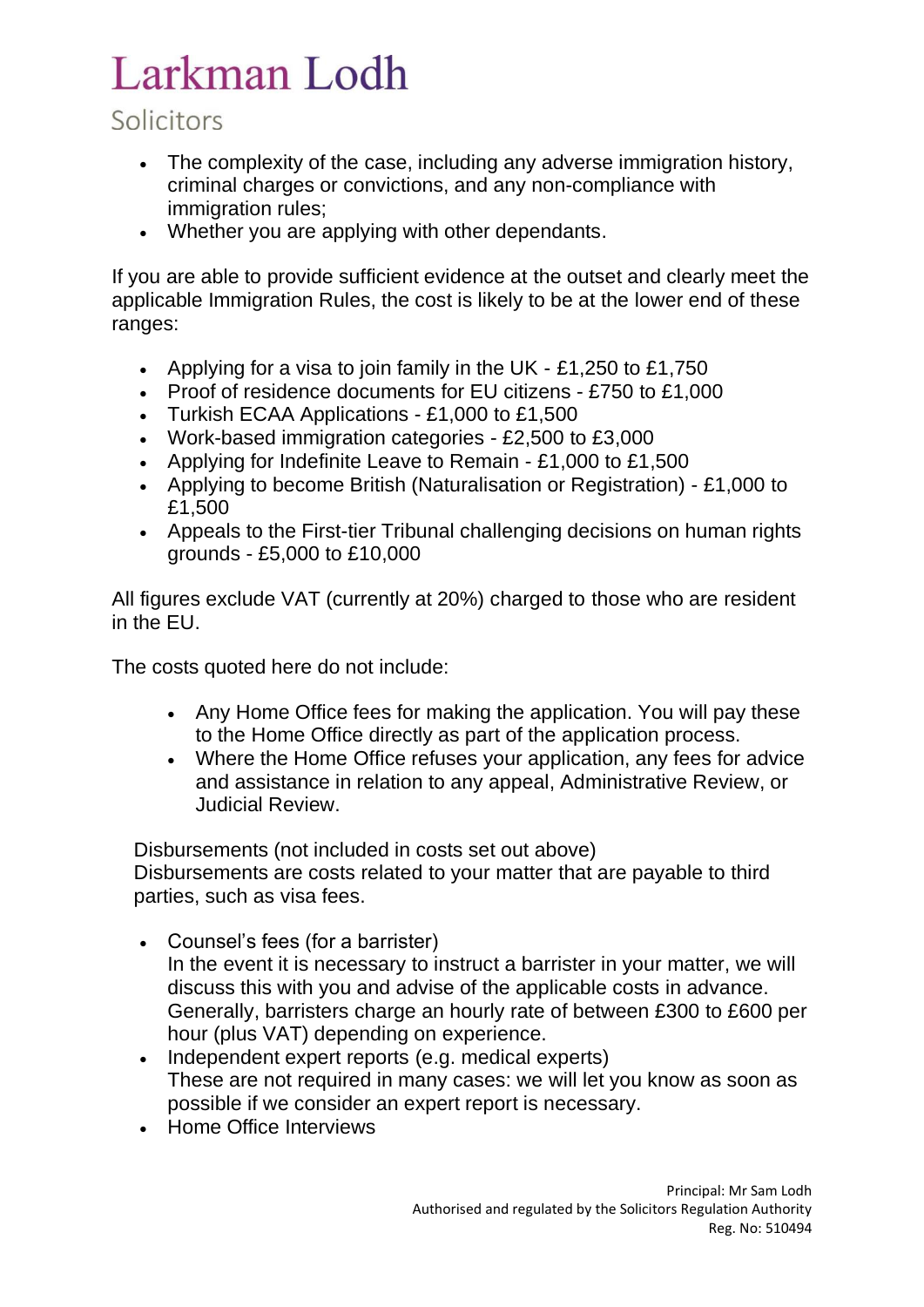### Solicitors

If there is an interview and we do attend with you, there will be additional fees charged for our time, and disbursements in respect of our mileage/travel expenses.

• Translation costs These vary depending upon the number of documents requiring translation. A standard birth or marriage certificate usually costs in the region of £30-£50 (plus VAT) to translate.

### **Family Law**

Family law is an increasingly complex area and requires a demanding set of skills. An experienced and intelligent analysis of complex financial circumstances is needed, together with a sensitive and authoritative approach to guide clients and obtain the best possible outcomes through this difficult time. We understand the importance of preserving our clients' confidentiality and exercising discretion at all times.

We offer a competitive set of fixed fee packages for uncontested and less complex cases.

#### **Fixed price guide service**

|                                                                                      | Our fee | <b>VAT</b> | <b>Court</b><br><b>Fees</b> | Total |
|--------------------------------------------------------------------------------------|---------|------------|-----------------------------|-------|
| First consultation and case assessment (up to one<br>hour) with letter of advice     | £250    | £50        | <b>NIL</b>                  | £300  |
| First consultation and case assessment (up to one<br>hour) with letter to ex-partner | £291.67 | £58.33     | <b>NIL</b>                  | £350  |

| <b>Separating</b>                                                      | Our fee | <b>VAT</b> | <b>Court</b><br><b>Fees</b> | Total  |
|------------------------------------------------------------------------|---------|------------|-----------------------------|--------|
| Divorce/dissolution of civil partnership (petitioner -<br>uncontested) | £550    | £110       | £550                        | £1,210 |
| Divorce/dissolution of civil partnership (respondent<br>- uncontested) | £300    | £60        | <b>NIL</b>                  | £360   |

Principal: Mr Sam Lodh Authorised and regulated by the Solicitors Regulation Authority Reg. No: 510494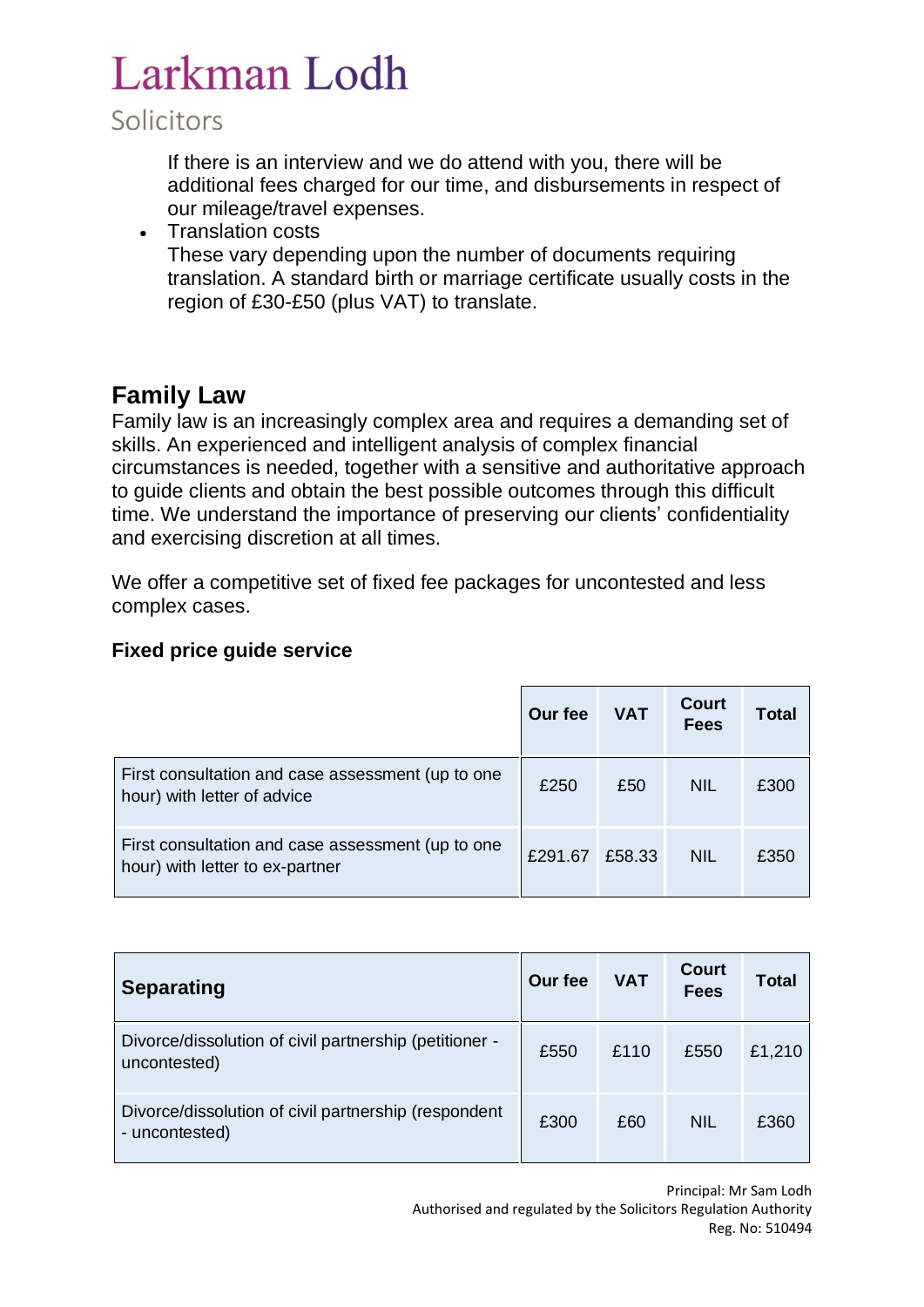| <b>Financial settlements - unbundled</b><br>services                                                                                                       | Our fee            | <b>VAT</b> | Court<br>fees | Total  |
|------------------------------------------------------------------------------------------------------------------------------------------------------------|--------------------|------------|---------------|--------|
| Financial consent order (agreed division of<br>limited/straightforward assets, valued at less than<br>£350,000)<br>*Total includes £3 Land Registry charge | £785               | £157       | £50           | £995*  |
| Financial consent order (agreed division of<br>multiple/complex assets)                                                                                    | Costs to be agreed |            |               |        |
| Separation agreement (agreed terms - no advice,<br>valued at less than £350,000)                                                                           | £1,000             | £200       | NIL.          | £1,200 |
| Representation at court                                                                                                                                    | Costs to be agreed |            |               |        |

| <b>Children</b>         | Our fee            | <b>VAT</b> | <b>Court</b><br>fees | Total |
|-------------------------|--------------------|------------|----------------------|-------|
| Representation at court | Costs to be agreed |            |                      |       |

| <b>Protection from domestic abuse</b>   | Our fee            | <b>VAT</b> | Court<br>fees | Total |
|-----------------------------------------|--------------------|------------|---------------|-------|
| Initial consultation and warning letter | £250               | £50        | <b>NIL</b>    | £300  |
| Representation at court                 | Costs to be agreed |            |               |       |

If you would like more information about our fixed fee family law services, please contact our Sheffield Office on **0114 275 6763.**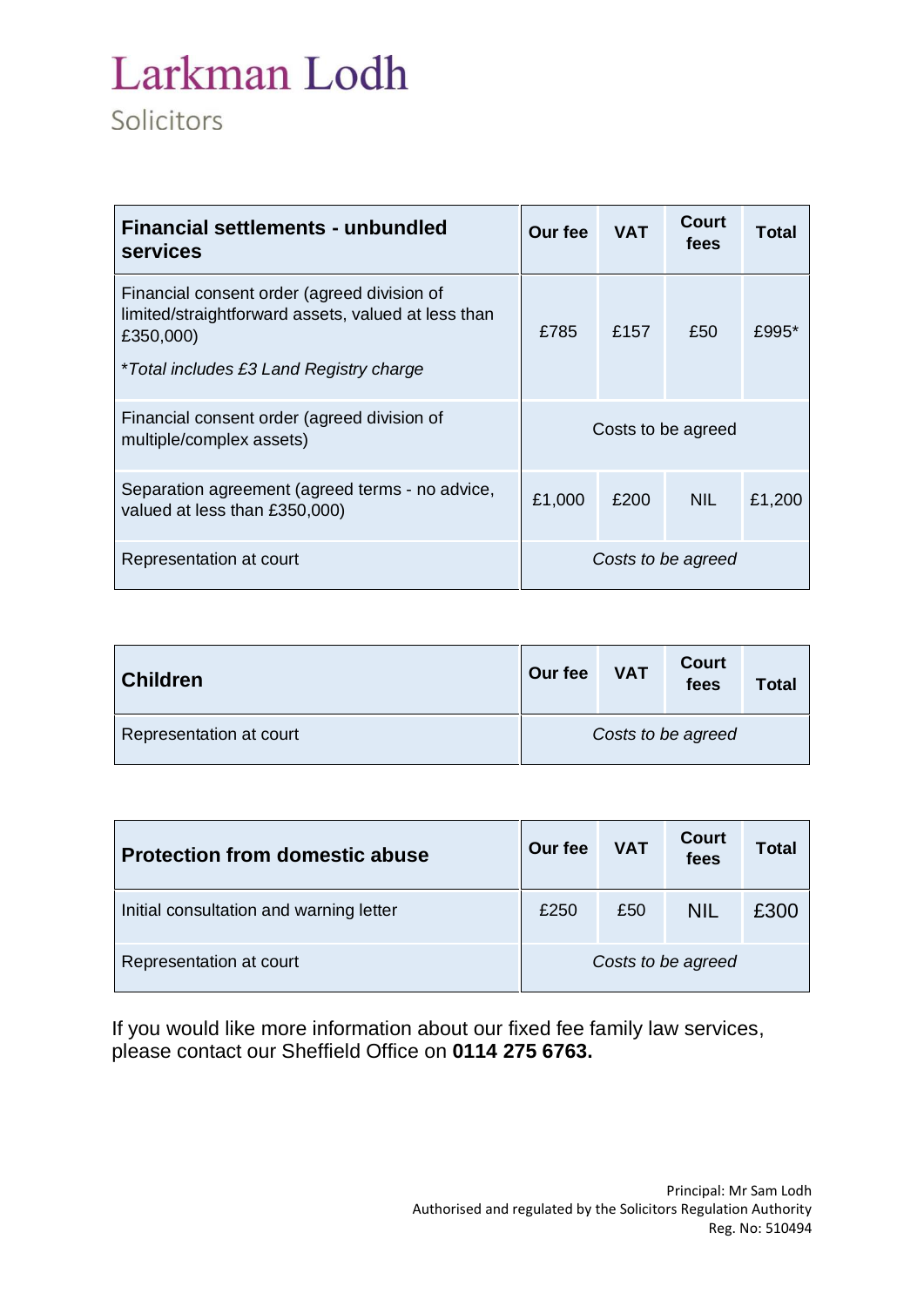### **Employment and discrimination**

We provide advice on most aspects of the employment relationship, whether related to its formation, operation or dissolution.

Subject to our standard terms and conditions of business, our legal fees are calculated by reference, among other things, to the total amount of time spent on a case e.g. charges are made for telephone calls, outgoing letters and emails, consideration of documentation, meetings and general preparation and pursuit of a claim.

We will provide an estimate of overall costs once we have enough information to do so. The amount of work involved in each case will depend upon the facts and issues but also the level of support required by each individual client.

As a general guide, the overall costs of bringing or defending claims for wrongful or unfair dismissal, excluding barristers' fees or expert witness fees, are as follows:

- A standard case £15,000 to £20,000;
- A case of medium complexity £25,000 to £35,000;
- A complex case £40,000 to £60,000.

These fees are excluding VAT.

The overall costs of a case may be higher or lower than the range of figures given above if additional factors require consideration including but not limited to additional time required for:

- 1. The weight of the documentation to be considered;
- 2. The complex history of the case;
- 3. The number of witnesses;
- 4. The client's personal requirements or circumstances e.g. cases involving exceptional distress or ill health;
- 5. The level of opposition encountered;
- 6. The length of the hearing required;
- 7. The seniority of the barrister chosen to present the case;

Cases can also be made more complicated where:

- 1. It is necessary to make or defend a variety of applications e.g. to gain access to documentary evidence;
- 2. The nature of discrimination is complex or there are whistle-blowing arguments;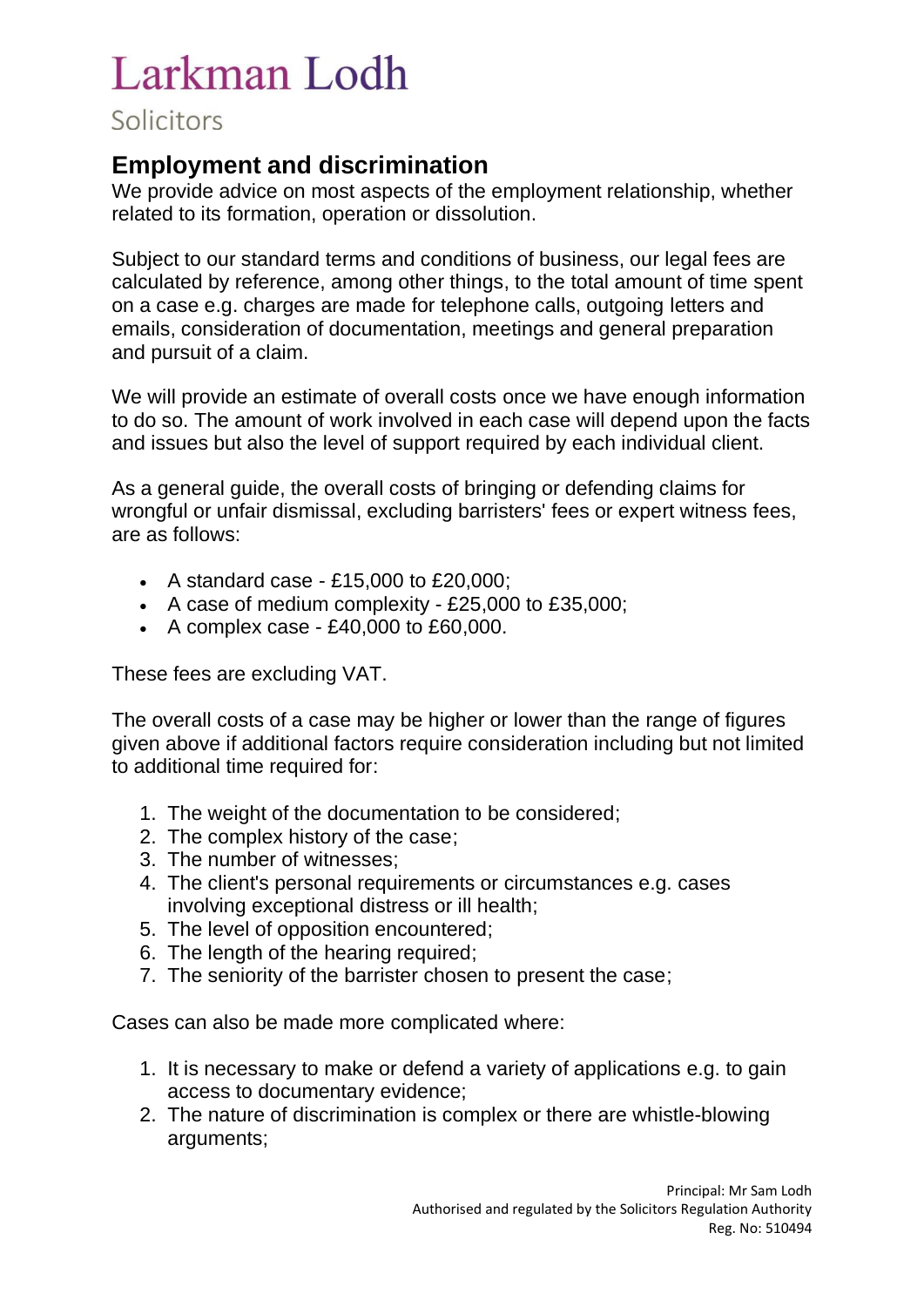### Solicitors

3. There is a need to bring proceedings in a different court or jurisdiction. In such cases, it may be necessary to incur not only barristers' fees but also third party expenses, for example, to provide independent medical evidence or material related to employment prospects.

There are no Employment Tribunal fees at present although there are Court fees, should action have to be brought in the civil courts as well as the tribunal.

#### **Counsels' fees (for a barrister)**

Barristers' fees depend upon the level of experience of the barrister appointed.

We will seek to agree fees with the barrister before they are incurred but thirdparty expenses (barristers' fees and experts' fees) will have to be provided by the client in advance of liability for the fees being incurred.

A junior barrister appearing at a preliminary hearing of up to 2 hours might charge fees in the range of £750 to £1,000 plus VAT.

A senior barrister at a final hearing in a complex or valuable case might charge £15,000 - £25,000 plus VAT. Any additional days may be charged at a daily rate of £5,000, again plus VAT.

A final hearing may take between 3 and 10 days depending on the complexity of the issues and number of witnesses called.

More junior Counsel engaged for the final hearing might charge £7,500 to £12,500 plus VAT with an additional daily fee of £1,500 to £2,000.

### **Wills, Probate & Estate Administration**

Making a Will

Whether you have a complex estate or you simply want to make sure certain belongings go to certain people, we can make a Will to suit you.

We will send out a pre-appointment questionnaire for you to complete as far as possible and return in advance so that it ensures we can get your Will done in as few visits as possible and will go through it with you before signing.

If you prefer to provide your instructions in person or your needs are more complex, we can also arrange an appointment to discuss your needs first before preparing a draft Will for your consideration.

We offer 3 tiers of charging depending on the complexity of your wishes.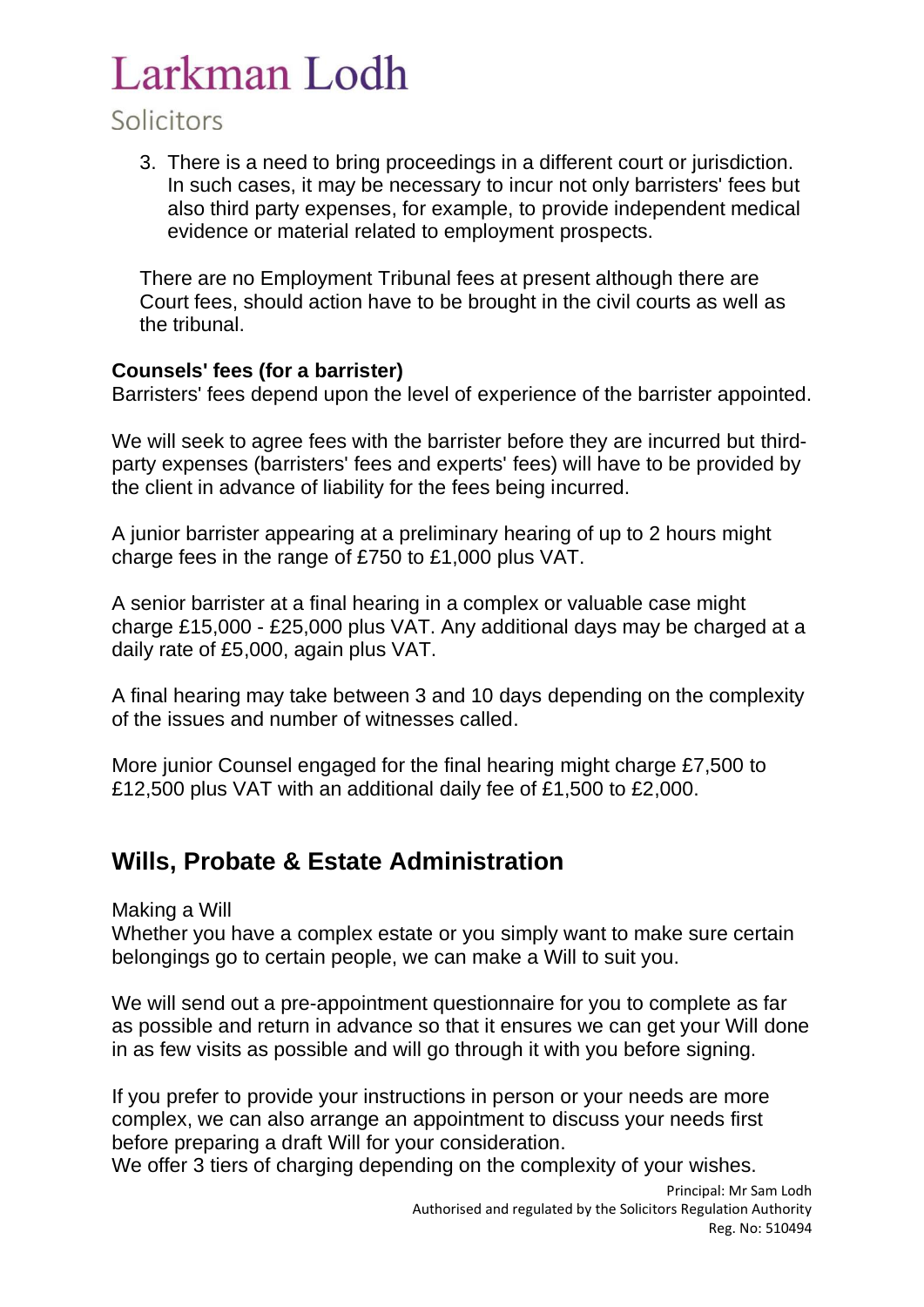#### **Level 1 - £210 Single Will / £260 Mirror Wills**

This is our basic Will package where the Will does not involve any complex arrangements such as multiple legacies or trusts and you are able to provide your instructions by completing and returning the pre-appointment questionnaire in advance and approve and sign your Will in one appointment attendance.

#### **Level 2 Wills - £315 Single Will / £365 Mirror Wills**

If the Will is more complicated e.g. it requires multiple legacies or you would like a draft to be sent to you to consider further, this option allows for the additional time required including if you would prefer to attend an appointment to provide your instructions.

#### **Level 3 Wills - £395 Single Will / £520 Mirror Wills**

This higher tier would be applicable where the Will includes a trust to protect against factors which could affect the surviving spouse/civil partner together with the relevant deed to ensure that the jointly owned property is owned in such a way to allow a half share to pass into a trust on the first death.

Additionally, should you need to leave someone out of your Will, a further fee of £90 including VAT will be payable to cover the cost of the advice we need to give you on the implications of this.

## **Probate & Estate Administration**

We offer fixed fees for all aspects of our estate administration work.

Alternatively, we are able to charge on an hourly timed basis should you prefer to instruct on this basis.

#### **Grant of Probate Only**

Our "Grant Only" service starts at £350 + VAT for us to obtain the Grant of Representation for you and is ideal for those who are willing and able to deal with the other aspects of the estate administration themselves.

This fee does not include disbursements such as court fees for obtaining the Grant.

#### **Full Administration of the Estate**

Our full estate administration package is priced between £2,250 and £5,000 + VAT for a typical estate which meets the requirements below.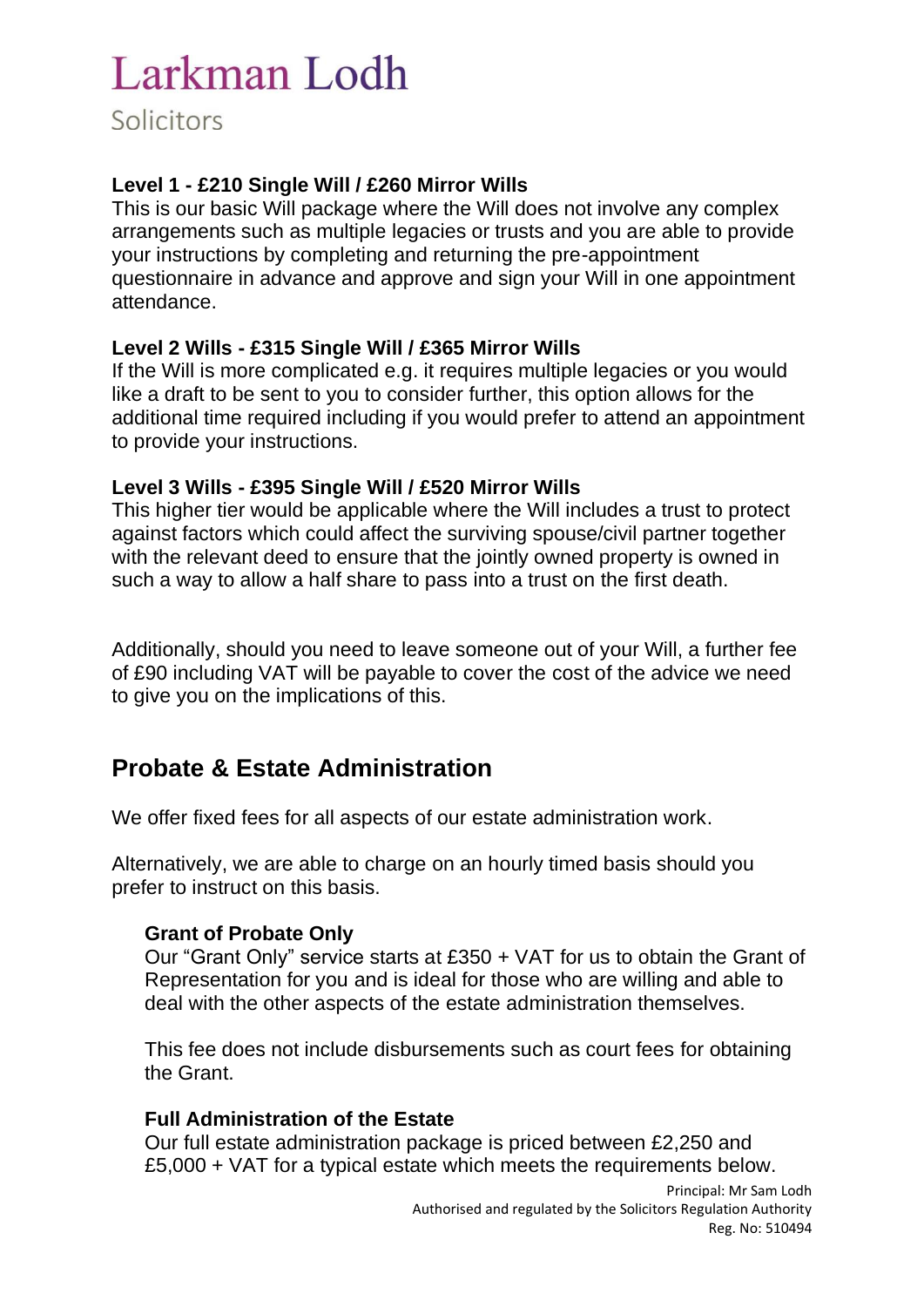These fees do not include disbursements such as court fees or any other third party or additional charges required.

The lower fixed fee would apply where there are fewer assets (i.e. only one or two bank accounts) and fewer beneficiaries involved (i.e. only 2 beneficiaries sharing the whole estate).

The higher fixed fee would apply where there are the maximum number of beneficiaries and the estate includes both property and bank accounts.

The requirements for a typical estate in our local area that we would deal with in this fixed fee bracket would be an estate where:

- There is a valid will;
- All executors are based in the UK and have full mental capacity to provide joint instructions to us;
- The total value of the estate does not exceed £325,000;
- All assets are known to the executor(s) and are held in England;
- There is no more than one property which was the deceased's home and which is registered at HM Land Registry in the deceased's sole name;
- There are no more than 3 UK bank or building society accounts;
- There are no farming or business assets in the estate;
- There are no other intangible assets in the estate;
- The deceased paid all tax via the PAYE scheme and was not subject to the self-assessment tax regime;
- The liabilities in the estate relate to household bills only;
- There are no more than 4 beneficiaries receiving legacies and no more than 4 beneficiaries entitled to the residue of the estate;
- The deceased was not a trustee or beneficiary of any trust;
- All beneficiaries are adults who live in the UK and have full mental capacity to be able to receive and manage their legacy/share of the estate and are not subject to any form of bankruptcy or other insolvency order or proceedings;
- There is no inheritance tax payable and the executors do not need to submit a full account to HMRC;
- There are no claims made against the estate (whether by beneficiaries, creditors or other third parties);
- There are no disputes between the executors and there are no disputes between beneficiaries on division of assets.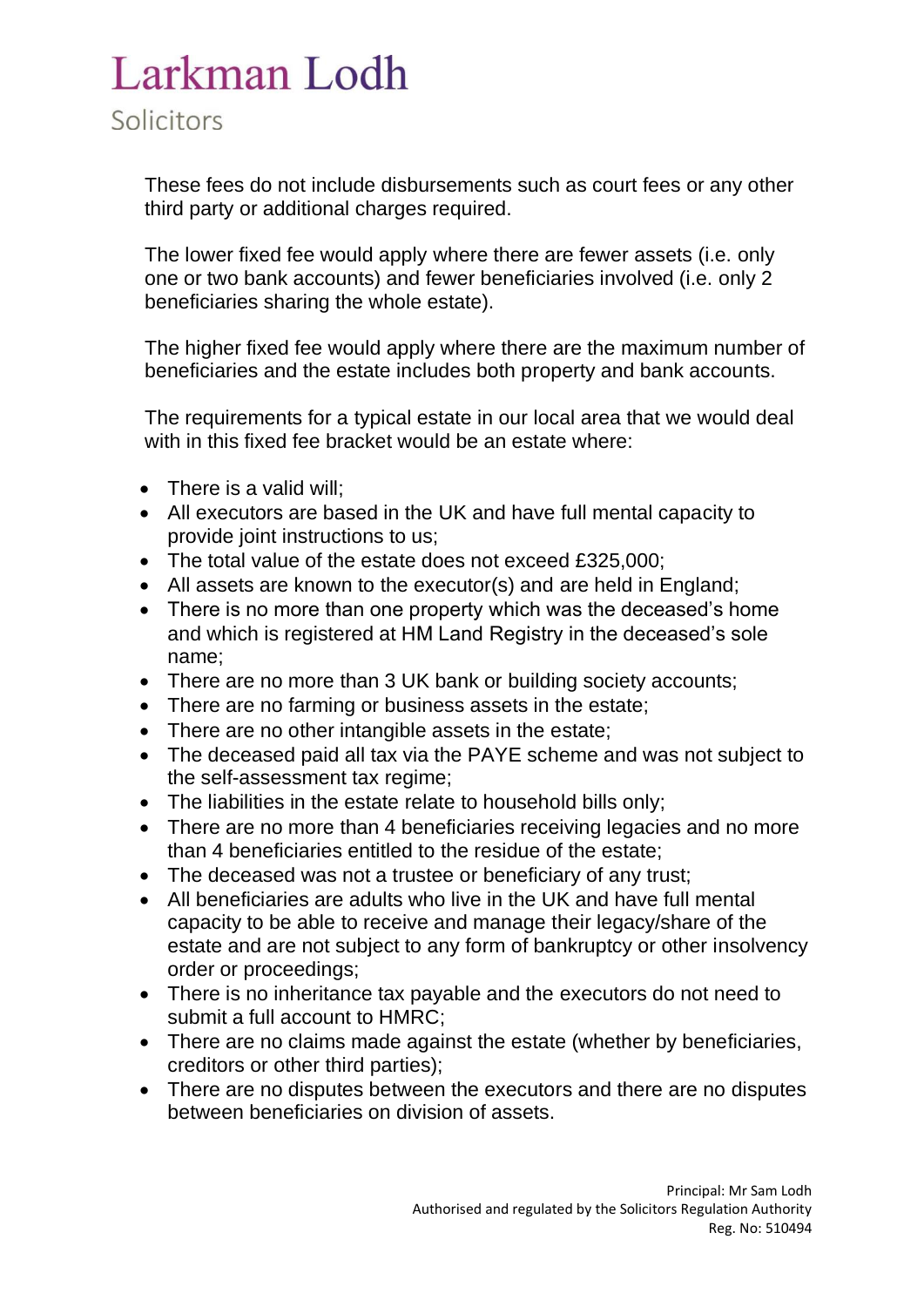### Solicitors

The resolution of any disputes between executors and/or beneficiaries would not form part of the work covered by our quote and where disputes arise this will lead to an increase in our costs.

#### **Disbursements**

Disbursements are costs related to your matter that are payable to third parties, such as court fees. We will handle the payment of the disbursements on your behalf to ensure a smoother process and would anticipate the following disbursements to be payable:

#### **Probate court fee**

As at 1 December 2018, there is a fixed fee of £155 with a charge of 50 pence per additional sealed copy required. (Please note, however, that HM Government has announced plans to increase Probate Court Fees so that these will be linked to the value of the estate but that the value will not exceed 0.5% of the value of the estate with the maximum Probate Court Fee being £6,000.)

#### **Swearing the Oath Fee**

As at 1 December 2018, the Probate Registry continue to accept sworn oaths for a fee of £7 per executor swearing the oath. There with an additional fee of £2 per executor per codicil. (Please note, HM Government has announced that changes are being made to the format of the oath which will remove the need to swear the oath and consequently this disbursement. We will update the applicable fees when the changes come into force).

#### •**Bankruptcy**

Land Charges Department searches are £2 per UK beneficiary where we are dealing with the full administration.

#### •**Trustee Act Notices**

This protects against unexpected claims from unknown creditors and involves the cost of a posting in both the London Gazette and a local newspaper. The fees for this are set by the London Gazette and the local newspaper but typically these will cost £250 - 300. (This is an optional disbursement).

#### •**Electronic ID verification**

The fee is generally £12 per person and will only apply to any executor or beneficiary who is unable to produce 2 forms of original ID. This needs to include one form of photographic ID (e.g. passport/driving license) and one form of ID with your home address (e.g. utility bill or bank statement).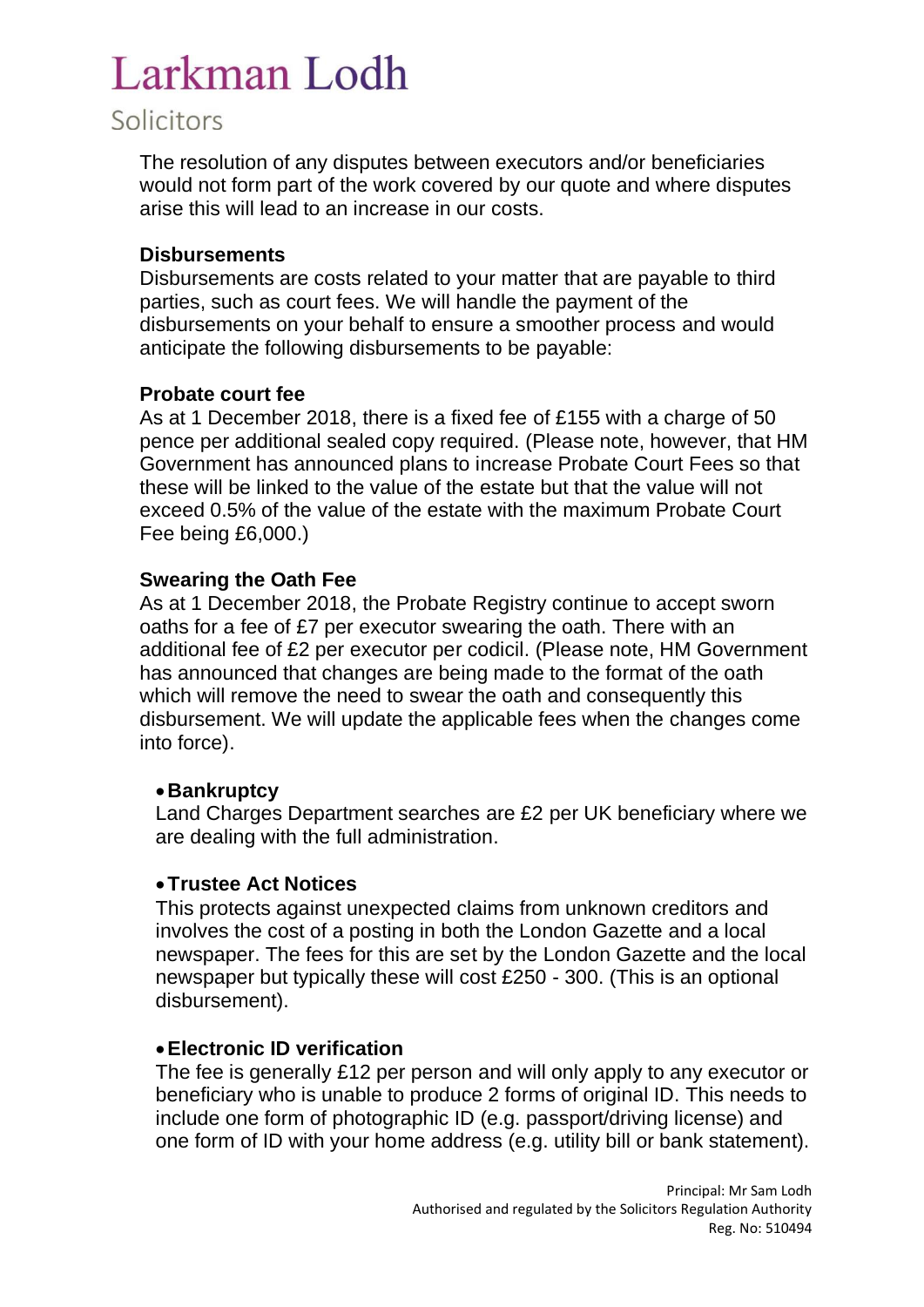## Solicitors

#### **Complex Estates and Complications**

Whilst we will do our utmost to ensure that things run as smoothly as possible there are many factors which may make the administration of an estate more complex and result in higher fees as well as often making the administration of the estate take much longer.

We have set out some the possible factors that can complicate or delay completion of the administration below:-

- No valid will this may result in professional genealogists being required;
- The need to register the death and/or make the funeral arrangements;
- The need to secure the house and/or change the locks;
- Dealing with mail redirection;
- The need to rehome pets;
- Shareholdings and investments, farming assets or other business assets;
- Debts owed by the deceased;
- Any assets held overseas;
- The deceased has made gifts in excess of £3,000 per tax year in any of the 7 years prior to death;
- The death has been referred to the Coroner (certain organisations require a full death certificate which may not be issued until after any inquest has concluded);
- The deceased's paperwork was not maintained in good order making assets and liabilities difficult to establish;
- Beneficiaries who are not able to receive their legacy of share of the estate outright e.g. due to age (the beneficiary is under 18), loss of mental capacity or insolvency issues;
- Trusts in the will.
- The current address of the beneficiary is not known to the executors;
- A beneficiary has pre-deceased the deceased and the executors are unable to provide a death certificate for the beneficiary;
- Beneficiaries based overseas:
- The property is not registered at HM Land Registry in the deceased's sole name e.g. a previous co-owner pre-deceased the deceased and his/her estate was not dealt with at the time or the property has never been registered;
- The property is to be transferred to beneficiaries. This involves additional fees dealing with requirements from HM Land Registry as well as fees payable to HM Land Registry which are calculated in respect of the value of the property;
- The property is not insured (we can arrange for the property to be insured if required via specialist insurance brokers);